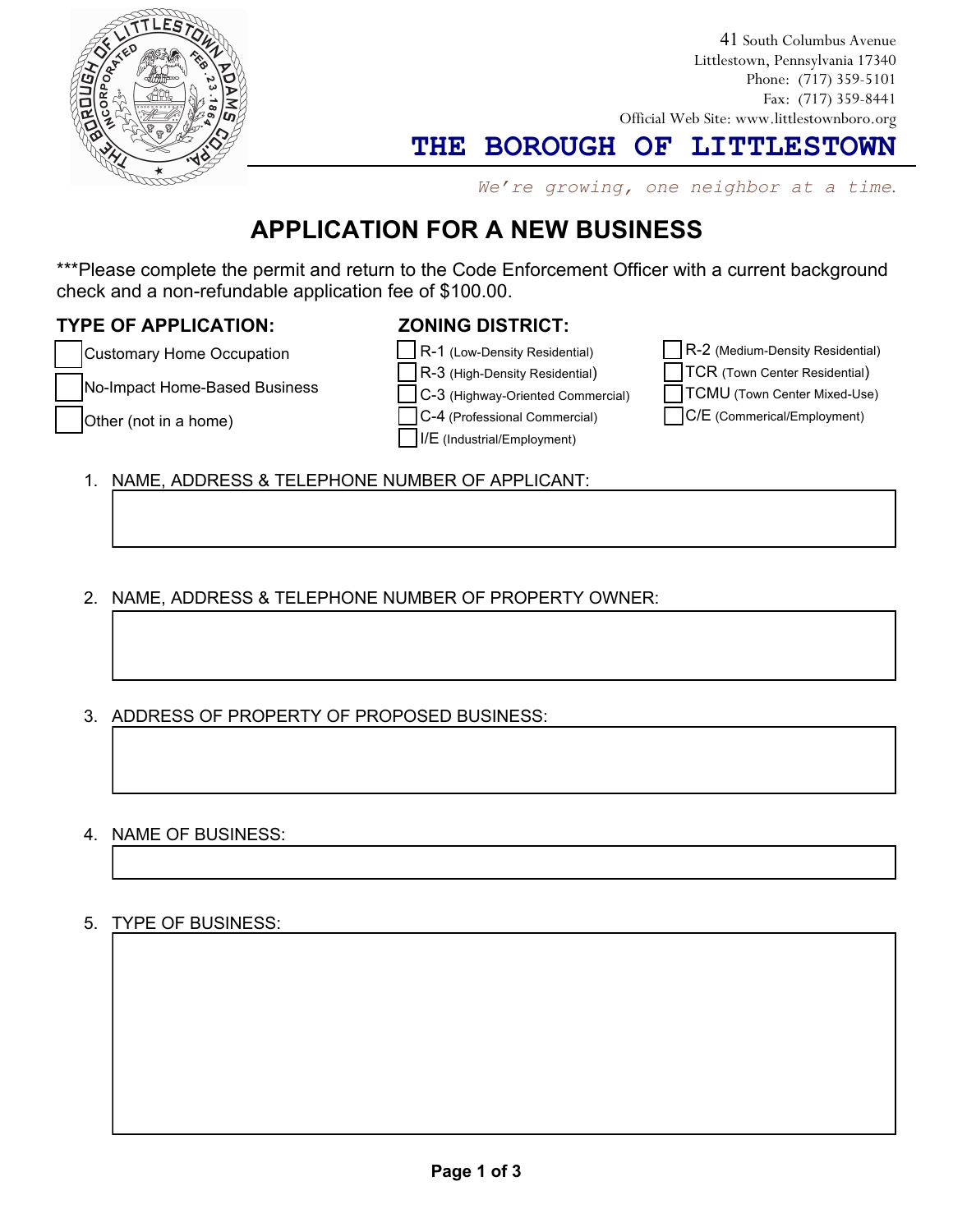6. PRESENT USE OF PROPERTY:

7. DESCRIBE, IN DETAIL, HOW YOUR CLIENTELE WILL BE INVOLVED WITH THE LOCATION OF THIS BUSINESS, AND AT WHAT REGULARITY:

8. NUMBER OF EMPLOYEES:

| $\sim$<br>I٨<br>- 10<br>171<br>. . | טווש |
|------------------------------------|------|

- 9. HOURS OF PROPOSED OPERATION:
- 10. NUMBER OF OFF-STREET PARKING SPACES AVAILABLE (Each space must be ten feet by twenty feet in dimension):
- 11. ATTACH PLOT PLAN OF PROPERTY, INDICATING SIZE OF LOT, SIZE OF PROPERTY TO BE USED FOR THE BUSINESS, AND LOCATION OF OFF-STREET PARKING SPACES.
- 12. LOT DIMENSIONS:
- 13. SQUARE FOOTAGE OF HOME OR BUILDING: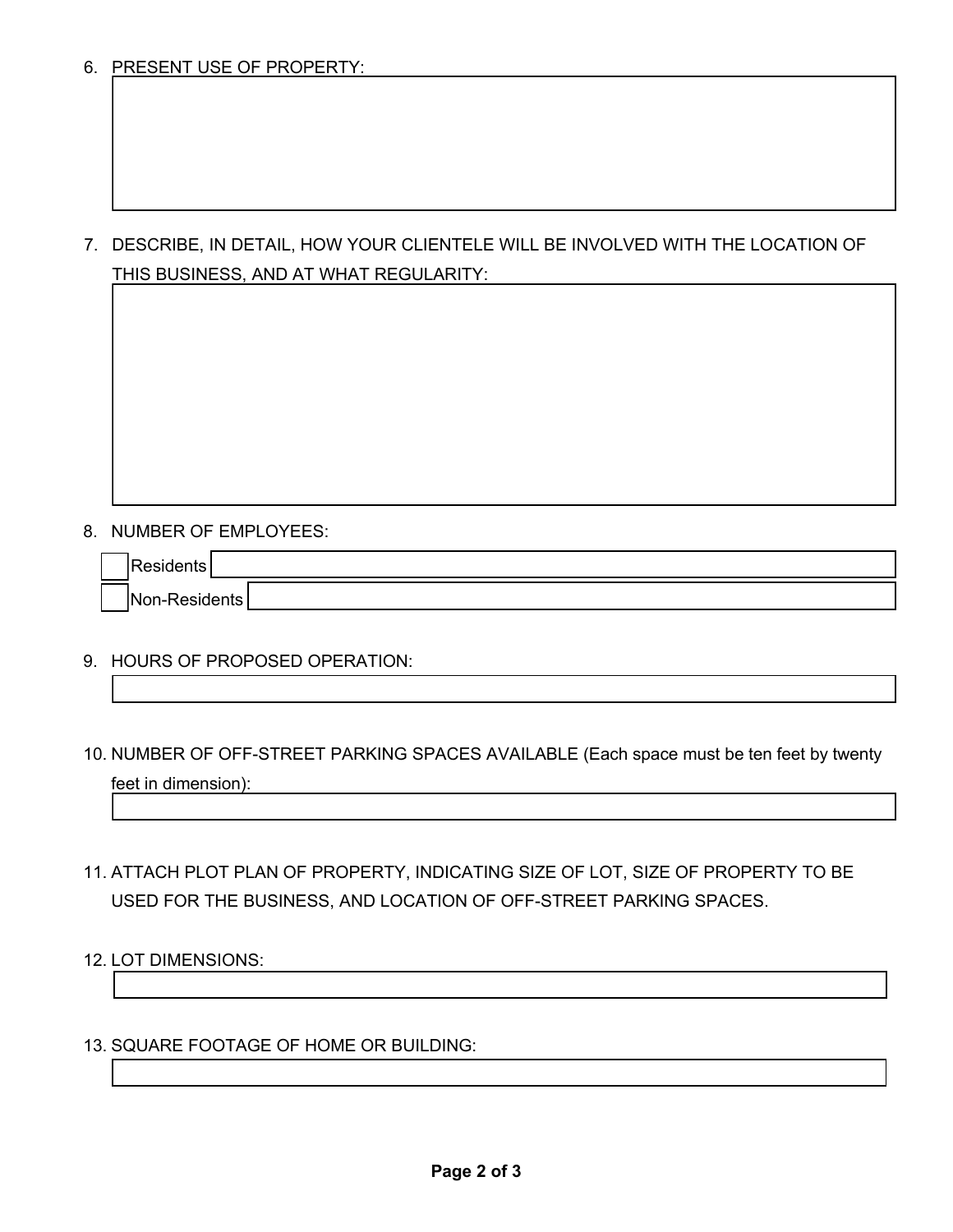- 14. SQUARE FOOTAGE OF PROPERTY TO BE DEVOTED TO HOME OCCUPATION OR NON-HOME BUSINESS:
- 15. DESCRIBE ANY CHANGES TO BE MADE TO EXISTING BUILDINGS:

### 16. WILL ANY SIGNS BE DISPLAYED TO IDENTIFY THE BUSINESS:

| YES |                                                                    |
|-----|--------------------------------------------------------------------|
|     |                                                                    |
| INO |                                                                    |
|     | (If Yes, attach plan of sign including location. See regulations.) |

17. ATTACH APPLICATION FEE OF \$100.00.

- Persons applying for a new business may be required to attend a Planning Commission meeting.
- If applicant is not the property owner, please attach a letter from the property owner authorizing and approving the submission of this application.

#### *The undersigned does hereby make application as indicated and acknowledges that the information contained herein is true and correct.*

SIGNATURE OF APPLICANT:

PRINTED NAME OF APPLICANT: \_\_\_\_

DATE:

**Zoning Officer Comments:**

**I have read and understand the comments provided by the Zoning Officer. Initials:**\_\_\_\_\_\_\_\_\_